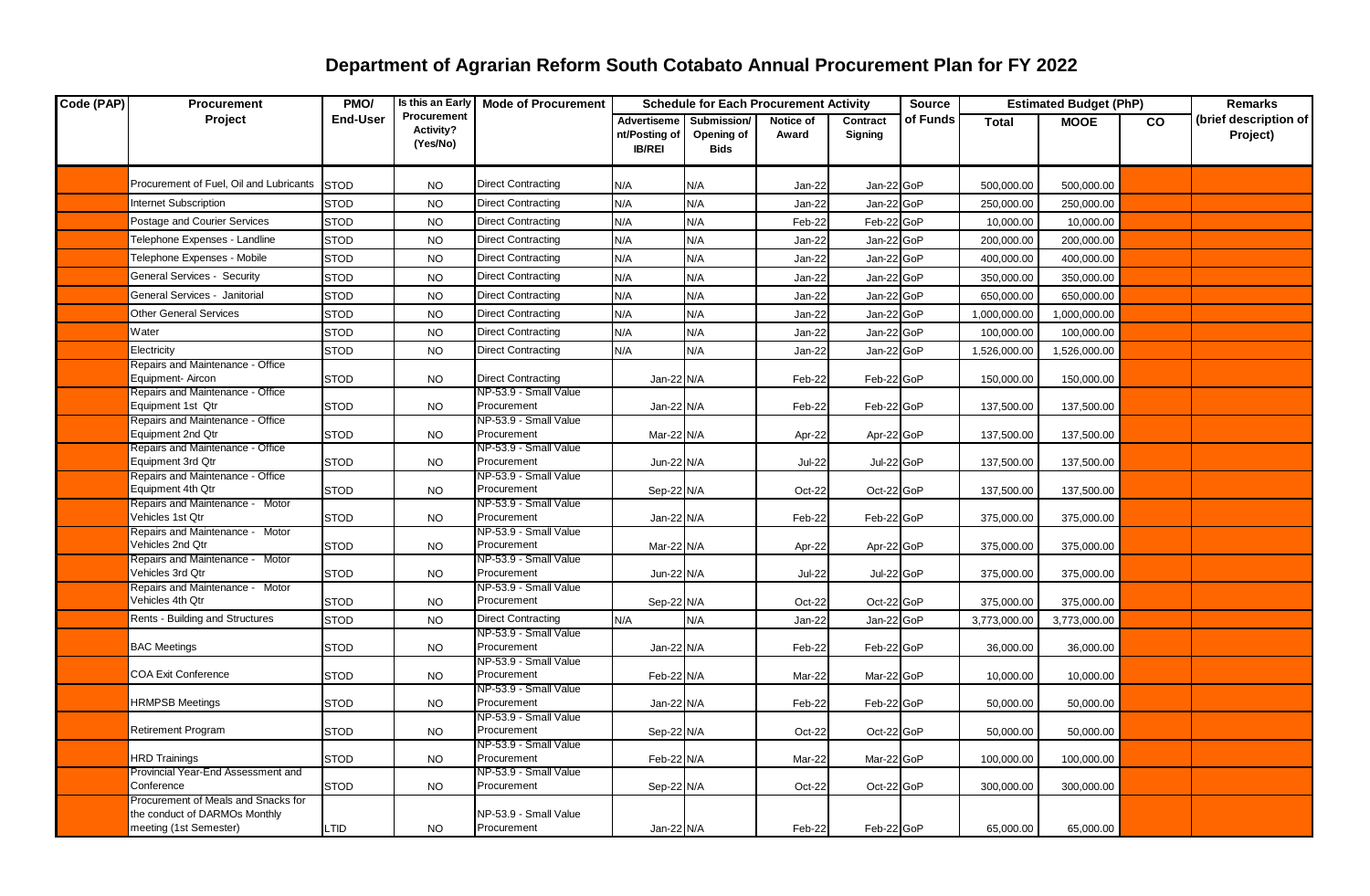| Code (PAP) | Procurement                                                                                                                                              | PMO/            | Is this an Early                     | <b>Mode of Procurement</b>           |                                                      | <b>Schedule for Each Procurement Activity</b> |                    |                     | <b>Source</b> | <b>Estimated Budget (PhP)</b> |             | <b>Remarks</b> |                                   |
|------------|----------------------------------------------------------------------------------------------------------------------------------------------------------|-----------------|--------------------------------------|--------------------------------------|------------------------------------------------------|-----------------------------------------------|--------------------|---------------------|---------------|-------------------------------|-------------|----------------|-----------------------------------|
|            | Project                                                                                                                                                  | <b>End-User</b> | Procurement<br>Activity?<br>(Yes/No) |                                      | <b>Advertiseme</b><br>nt/Posting of<br><b>IB/REI</b> | Submission/<br>Opening of<br><b>Bids</b>      | Notice of<br>Award | Contract<br>Signing | of Funds      | <b>Total</b>                  | <b>MOOE</b> | CO             | (brief description of<br>Project) |
|            | Procurement of Meals and Snacks for<br>the conduct of DARMOs Monthly<br>meeting (2nd Semester)                                                           | <b>LTID</b>     | <b>NO</b>                            | NP-53.9 - Small Value<br>Procurement | Jun-22 N/A                                           |                                               | <b>Jul-22</b>      | Jul-22 GoP          |               | 65.000.00                     | 65.000.00   |                |                                   |
|            | Procurement of Meals and Snacks for<br>the conduct of LTID Monthly meeting                                                                               | <b>LTID</b>     | <b>NO</b>                            | NP-53.9 - Small Value<br>Procurement | Feb-22 N/A                                           |                                               | Mar-22             | Mar-22 GoP          |               | 72,000.00                     | 72,000.00   |                |                                   |
|            | Procurement of Meals and Snacks for<br>the conduct of Monthly One-on-One<br><b>MARPOs Problem Solving Workshop</b>                                       | <b>LTID</b>     | <b>NO</b>                            | NP-53.9 - Small Value<br>Procurement | Feb-22 N/A                                           |                                               | Mar-22             | Mar-22 GoP          |               | 72,000.00                     | 72,000.00   |                |                                   |
|            | Procurement of Meals and Snacks for<br>the conduct of Quarterly Monitoring and<br>Status Update Meeting. (1st Semester)                                  | <b>LTID</b>     | <b>NO</b>                            | NP-53.9 - Small Value<br>Procurement | Jan-22 N/A                                           |                                               | Feb-22             | Feb-22 GoP          |               | 31,200.00                     | 31,200.00   |                |                                   |
|            | Procurement of Meals and Snacks for<br>the conduct of Quarterly Monitoring and<br>Status Update Meeting. (2nd Semester)                                  | LTID            | <b>NO</b>                            | NP-53.9 - Small Value<br>Procurement | Jun-22 N/A                                           |                                               | <b>Jul-22</b>      | Jul-22 GoP          |               | 31,200.00                     | 31,200.00   |                |                                   |
|            | Procurement of Venue, Meals and<br>Snacks for the conduct of Inter-agency<br>Coordination Meeting. (1st Semester)                                        | <b>LTID</b>     | <b>NO</b>                            | NP-53.9 - Small Value<br>Procurement | Jan-22 N/A                                           |                                               | Feb-22             | Feb-22 GoP          |               | 31,200.00                     | 31,200.00   |                |                                   |
|            | Procurement of Venue, Meals and<br>Snacks for the conduct of Inter-agency<br>Coordination Meeting. (2nd Semester)<br>Procurement of Meals and Snacks for | <b>LTID</b>     | <b>NO</b>                            | NP-53.9 - Small Value<br>Procurement | Jun-22 N/A                                           |                                               | <b>Jul-22</b>      | Jul-22 GoP          |               | 31,200.00                     | 31,200.00   |                |                                   |
|            | the conduct of Quartely Meeting of<br>Provincial Task Force on Problematic<br>andhodings. (1st Semester)                                                 | <b>LTID</b>     | <b>NO</b>                            | NP-53.9 - Small Value<br>Procurement | Jan-22 N/A                                           |                                               | Feb-22             | Feb-22 GoP          |               | 6,450.00                      | 6,450.00    |                |                                   |
|            | Procurement of Meals and Snacks for<br>the conduct of Quartely Meeting of<br>Provincial Task Force on Problematic<br>Landhodings. (2nd Semester)         | LTID            | <b>NO</b>                            | NP-53.9 - Small Value<br>Procurement | Jun-22 N/A                                           |                                               | <b>Jul-22</b>      | Jul-22 GoP          |               | 6,750.00                      | 6,750.00    |                |                                   |
|            | Procurement of Venue, Meals and<br>Snacks for the conduct of Provincial Mid-<br>Year Assessment.                                                         | <b>LTID</b>     | <b>NO</b>                            | NP-53.9 - Small Value<br>Procurement | May-22 N/A                                           |                                               | <b>Jun-22</b>      | Jun-22 GoP          |               | 100,000.00                    | 100,000.00  |                |                                   |
|            | Procurement of Venue, Meals and<br>Snacks for the conduct of Division Mid-<br>Year Assessment.                                                           | <b>LTID</b>     | <b>NO</b>                            | NP-53.9 - Small Value<br>Procurement | May-22 N/A                                           |                                               | <b>Jun-22</b>      | Jun-22 GoP          |               | 60,000.00                     | 60,000.00   |                |                                   |
|            | Procurement of Venue, Meals and<br>Snacks for the conduct of Division Year-<br>end Assessment.                                                           | <b>LTID</b>     | <b>NO</b>                            | NP-53.9 - Small Value<br>Procurement | Oct-22 N/A                                           |                                               | <b>Nov-22</b>      | Nov-22 GoP          |               | 60,000.00                     | 60,000.00   |                |                                   |
|            | Procurement of Survey Services                                                                                                                           | LTID            | <b>NO</b>                            | <b>Competitive Bidding</b>           | Jan-22                                               | Feb-22                                        | Feb-22             | Feb-22 GoP          |               | 764,535.00                    | 764,535.00  |                |                                   |
|            | Procurement of Petroleum, Oil and<br>Lubricant                                                                                                           | <b>LTID</b>     | <b>NO</b>                            | <b>Direct Contracting</b>            | Jan-22 N/A                                           |                                               | Feb-22             | Feb-22 GoP          |               | 124,676.00                    | 124,676.00  |                |                                   |
|            | Procurement of Internet subscription                                                                                                                     | <b>LTID</b>     | <b>NO</b>                            | <b>Direct Contracting</b>            | Jan-22 N/A                                           |                                               | Feb-22             | Feb-22 GoP          |               | 17,950.00                     | 17,950.00   |                |                                   |
|            | Procurement of Meals & Snacks for the<br>conduct of Cascading of New Issuances<br>& DARAB Rules.                                                         | <b>DARAB</b>    | <b>NO</b>                            | NP-53.9 - Small Value<br>Procurement | Feb-22 N/A                                           |                                               | Mar-22             | Mar-22 GoP          |               | 8,000.00                      | 8,000.00    |                |                                   |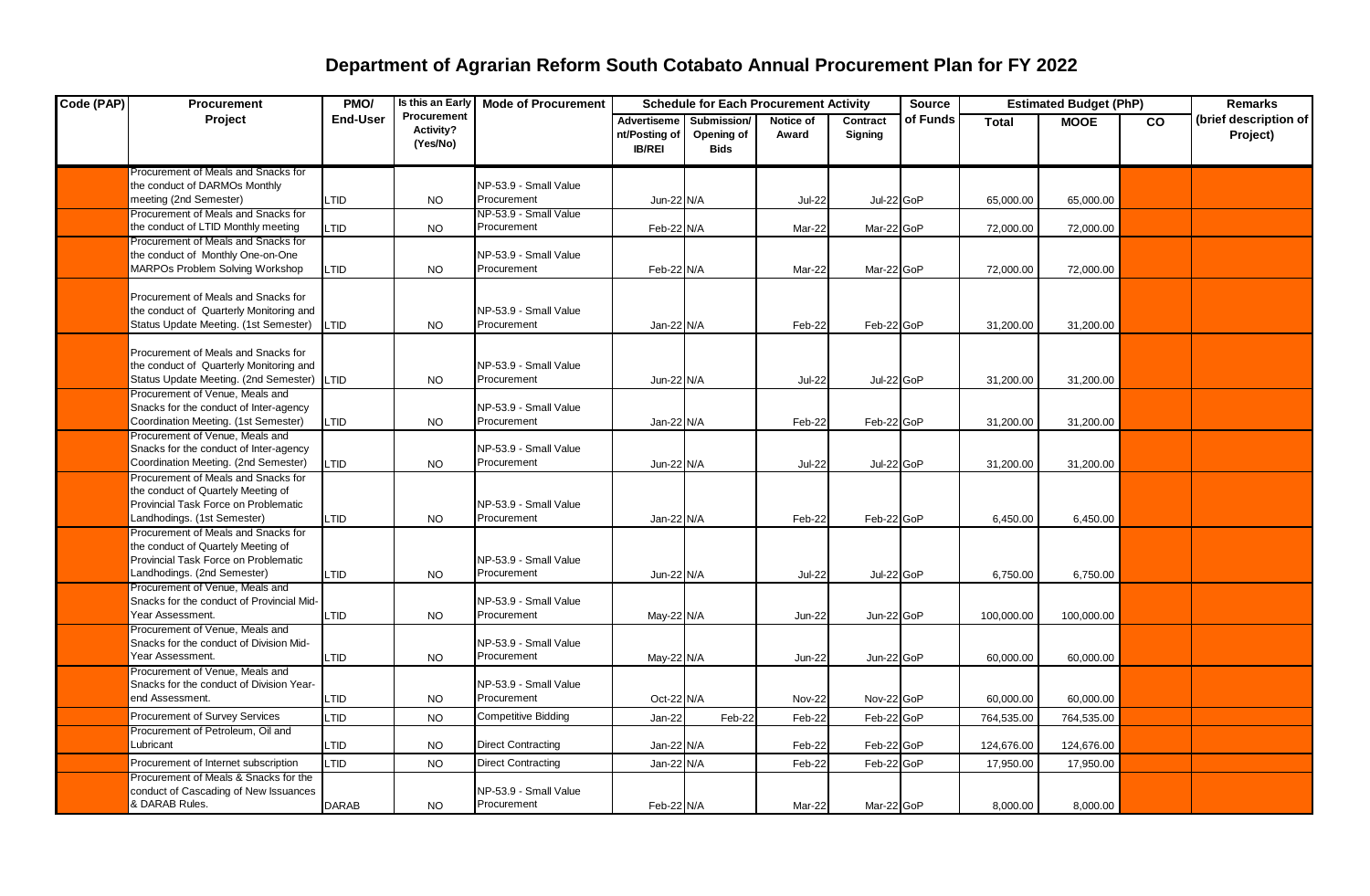| Code (PAP) | Procurement                                                                                                      | PMO/                  | Is this an Early                     | <b>Mode of Procurement</b>           |                                               | <b>Schedule for Each Procurement Activity</b> |                    |                     | <b>Source</b> | <b>Estimated Budget (PhP)</b> |             |           | <b>Remarks</b>                    |
|------------|------------------------------------------------------------------------------------------------------------------|-----------------------|--------------------------------------|--------------------------------------|-----------------------------------------------|-----------------------------------------------|--------------------|---------------------|---------------|-------------------------------|-------------|-----------|-----------------------------------|
|            | Project                                                                                                          | <b>End-User</b>       | Procurement<br>Activity?<br>(Yes/No) |                                      | Advertiseme<br>nt/Posting of<br><b>IB/REI</b> | Submission/<br>Opening of<br><b>Bids</b>      | Notice of<br>Award | Contract<br>Signing | of Funds      | <b>Total</b>                  | <b>MOOE</b> | <b>CO</b> | (brief description of<br>Project) |
|            | Procurement of Meals & Snacks for the<br>conduct of Regular Meeting /Monthly<br>Meeting. (1st Semester)          | <b>DARAB</b>          | <b>NO</b>                            | NP-53.9 - Small Value<br>Procurement | Jan-22 N/A                                    |                                               | Feb-22             | Feb-22 GoP          |               | 11,250.00                     | 11,250.00   |           |                                   |
|            | Procurement of Meals & Snacks for the<br>conduct of Regular Meeting /Monthly<br>Meeting. 2nd Semester)           | <b>DARAB</b>          | <b>NO</b>                            | NP-53.9 - Small Value<br>Procurement | Jun-22 N/A                                    |                                               | <b>Jul-22</b>      | Jul-22 GoP          |               | 11,250.00                     | 11,250.00   |           |                                   |
|            | Procurement of Meals & Snacks for the<br>conduct of Quarterly Assessment &<br><b>CMS</b> updating (1st Semester) | <b>DARAB</b>          | <b>NO</b>                            | NP-53.9 - Small Value<br>Procurement | Jan-22 N/A                                    |                                               | Feb-22             | Feb-22 GoP          |               | 33,500.00                     | 33,500.00   |           |                                   |
|            | Procurement of Meals & Snacks for the<br>conduct of Quarterly Assessment &<br><b>CMS</b> updating (2nd Semester) | <b>DARAB</b>          | <b>NO</b>                            | NP-53.9 - Small Value<br>Procurement | Jun-22 N/A                                    |                                               | <b>Jul-22</b>      | Jul-22 GoP          |               | 33,500.00                     | 33,500.00   |           |                                   |
|            | Procurement of Meals & Snacks for the<br>conduct of Fastracking & LCMS<br>updating Activity                      | <b>DARAB</b>          | <b>NO</b>                            | NP-53.9 - Small Value<br>Procurement | Mar-22 N/A                                    |                                               | Apr-22             | Apr-22 GoP          |               | 10,000.00                     | 10,000.00   |           |                                   |
|            | Procurement of Meals and Snacks w/<br>/enue for the conduct of GAD Activity                                      | <b>DARAB</b>          | NO.                                  | NP-53.9 - Small Value<br>Procurement | May-22 N/A                                    |                                               | Jun-22             | Jun-22 GoP          |               | 29,092.00                     | 29,092.00   |           |                                   |
|            | Procurement of Fuel, Oil and Lubricants.                                                                         | <b>DARAB</b>          | <b>NO</b>                            | <b>Direct Contracting</b>            | Jan-22 N/A                                    |                                               | Feb-22             | Feb-22 GoP          |               | 49,248.00                     | 49,248.00   |           |                                   |
|            | Procurement of Meals & Snacks for the<br>conduct of Cascading on new AO<br>ssuances (1st Semester)               | <b>Legal Division</b> | <b>NO</b>                            | NP-53.9 - Small Value<br>Procurement | Jan-22 N/A                                    |                                               | Feb-22             | Feb-22 GoP          |               | 20,500.00                     | 20,500.00   |           |                                   |
|            | Procurement of Meals & Snacks for the<br>conduct ofCascading on new AO<br>ssuances (2nd Semester)                | <b>Legal Division</b> | <b>NO</b>                            | NP-53.9 - Small Value<br>Procurement | Jun-22 N/A                                    |                                               | <b>Jul-22</b>      | Jul-22 GoP          |               | 19,500.00                     | 19,500.00   |           |                                   |
|            | Procurement of Meals & Snacks for the<br>conduct of LCMS Cleansing and<br>updating (1st Qtr)                     | <b>Legal Division</b> | <b>NO</b>                            | NP-53.9 - Small Value<br>Procurement | Jan-22 N/A                                    |                                               | Feb-22             | Feb-22 GoP          |               | 32,000.00                     | 32.000.00   |           |                                   |
|            | Procurement of Meals & Snacks for the<br>conduct of LCMS Cleansing and<br>updating (2nd Quarter)                 | <b>Legal Division</b> | <b>NO</b>                            | NP-53.9 - Small Value<br>Procurement | Mar-22 N/A                                    |                                               | Apr-22             | Apr-22 GoP          |               | 32,000.00                     | 32,000.00   |           |                                   |
|            | Procurement of Meals & Snacks for the<br>conduct of LCMS Cleansing and<br>updating (3rd Quarter)                 | <b>Legal Division</b> | <b>NO</b>                            | NP-53.9 - Small Value<br>Procurement | Jun-22 N/A                                    |                                               | <b>Jul-22</b>      | Jul-22 GoP          |               | 27,734.80                     | 27,734.80   |           |                                   |
|            | Procurement of Meals & Snacks for the<br>conduct of LCMS Cleansing and<br>updating (4th Quarter                  | <b>Legal Division</b> | <b>NO</b>                            | NP-53.9 - Small Value<br>Procurement | Sep-22 N/A                                    |                                               | Oct-22             | Oct-22 GoP          |               | 27,000.00                     | 27,000.00   |           |                                   |
|            | Procurement of Meals & Snacks for the<br>conduct of Division Planning &<br>Assessment (1st Quarter)              | <b>Legal Division</b> | <b>NO</b>                            | NP-53.9 - Small Value<br>Procurement | Jan-22 N/A                                    |                                               | Feb-22             | Feb-22 GoP          |               | 35,354.10                     | 35,354.10   |           |                                   |
|            | Procurement of Meals & Snacks for the<br>conduct of Division Planning &<br>Assessment (2nd Quarter)              | <b>Legal Division</b> | NO.                                  | NP-53.9 - Small Value<br>Procurement | Mar-22 N/A                                    |                                               | Apr-22             | Apr-22 GoP          |               | 39,600.00                     | 39,600.00   |           |                                   |
|            | Procurement of Meals & Snacks for the<br>conduct of Division Planning &<br>Assessment (3rd Qtr)                  | <b>Legal Division</b> | <b>NO</b>                            | NP-53.9 - Small Value<br>Procurement | Jun-22 N/A                                    |                                               | <b>Jul-22</b>      | Jul-22 GoP          |               | 34,954.10                     | 34,954.10   |           |                                   |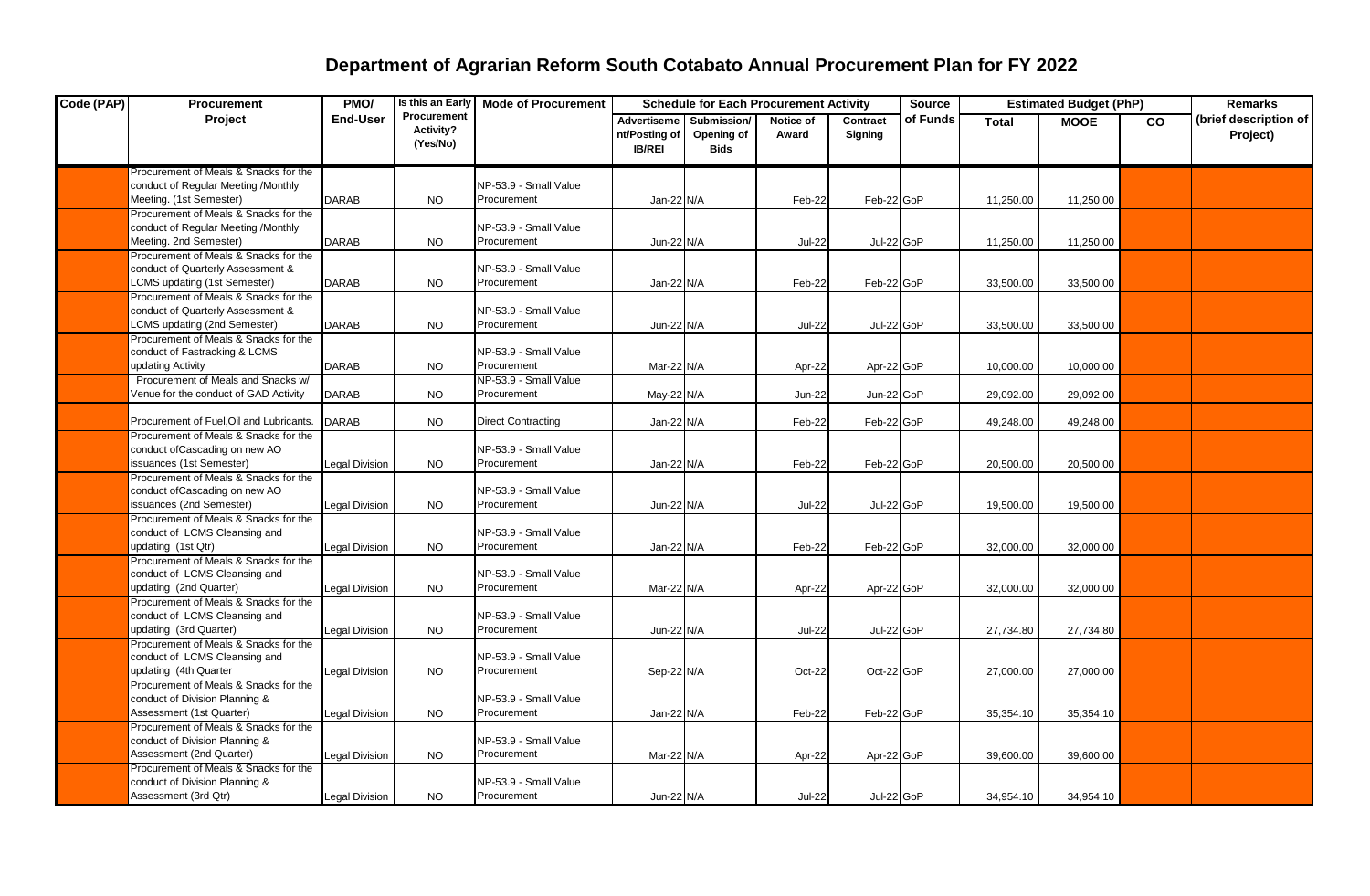| Code (PAP) | Procurement                                                                                                                             | PMO/                  | Is this an Early                     | <b>Estimated Budget (PhP)</b><br><b>Mode of Procurement</b><br><b>Schedule for Each Procurement Activity</b><br><b>Source</b> |                                                      |                                          | <b>Remarks</b>     |                     |          |              |             |    |                                   |
|------------|-----------------------------------------------------------------------------------------------------------------------------------------|-----------------------|--------------------------------------|-------------------------------------------------------------------------------------------------------------------------------|------------------------------------------------------|------------------------------------------|--------------------|---------------------|----------|--------------|-------------|----|-----------------------------------|
|            | <b>Project</b>                                                                                                                          | <b>End-User</b>       | Procurement<br>Activity?<br>(Yes/No) |                                                                                                                               | <b>Advertiseme</b><br>nt/Posting of<br><b>IB/REI</b> | Submission/<br>Opening of<br><b>Bids</b> | Notice of<br>Award | Contract<br>Signing | of Funds | <b>Total</b> | <b>MOOE</b> | CO | (brief description of<br>Project) |
|            | Procurement of Meals & Snacks for the<br>conduct of Division Planning &<br>Assessment (4th Quarter)                                     | Legal Division        | <b>NO</b>                            | NP-53.9 - Small Value<br>Procurement                                                                                          | Sep-22 N/A                                           |                                          | Oct-22             | Oct-22 GoP          |          | 30,226.20    | 30,226.20   |    |                                   |
|            | Procurement of meals and snacks for<br>the conduct of ALA Information<br>Drive/Cascading on new AO issuances<br>with GAD (1st Semester) | <b>Legal Division</b> | <b>NO</b>                            | NP-53.9 - Small Value<br>Procurement                                                                                          | Jan-22 N/A                                           |                                          | Feb-22             | Feb-22 GoP          |          | 30,000.00    | 30,000.00   |    |                                   |
|            | Procurement of meals and snacks for<br>the conduct of ALA Information<br>Drive/Cascading on new AO issuances<br>with GAD (2nd Semester) | <b>Legal Division</b> | <b>NO</b>                            | NP-53.9 - Small Value<br>Procurement                                                                                          | Jun-22 N/A                                           |                                          | <b>Jul-22</b>      | Jul-22 GoP          |          | 15,000.00    | 15.000.00   |    |                                   |
|            | Procurement of meals and snacks for<br>the conduct of Monthly Division Meeting<br>(1st Quarter)                                         | <b>Legal Division</b> | <b>NO</b>                            | NP-53.9 - Small Value<br>Procurement                                                                                          | Jan-22 N/A                                           |                                          | Feb-22             | Feb-22 GoP          |          | 7,500.00     | 7,500.00    |    |                                   |
|            | Procurement of meals and snacks for<br>the conduct of Monthly Division Meeting<br>(2nd Quarter)                                         | <b>Legal Division</b> | <b>NO</b>                            | NP-53.9 - Small Value<br>Procurement                                                                                          | Mar-22 N/A                                           |                                          | Apr-22             | Apr-22 GoP          |          | 7,500.00     | 7,500.00    |    |                                   |
|            | Procurement of meals and snacks for<br>the conduct of Monthly Division Meeting<br>(3rd Quarter)                                         | <b>Legal Division</b> | <b>NO</b>                            | NP-53.9 - Small Value<br>Procurement                                                                                          | Jun-22 N/A                                           |                                          | <b>Jul-22</b>      | Jul-22 GoP          |          | 7,500.00     | 7,500.00    |    |                                   |
|            | Procurement of meals and snacks for<br>the conduct of Monthly Division Meeting<br>(4th Quarter)                                         | <b>Legal Division</b> | <b>NO</b>                            | NP-53.9 - Small Value<br>Procurement                                                                                          | Sep-22 N/A                                           |                                          | Oct-22             | Oct-22 GoP          |          | 7,500.00     | 7,500.00    |    |                                   |
|            | Procurement of Other General Services                                                                                                   | <b>Legal Division</b> | <b>NO</b>                            | <b>Direct Contracting</b>                                                                                                     | Jan-22 N/A                                           |                                          | Feb-22             | Feb-22 GoP          |          | 73,104.40    | 73,104.40   |    |                                   |
|            | Procurement of Fuel, Oil and Lubricants.                                                                                                | <b>Legal Division</b> | <b>NO</b>                            | <b>Direct Contracting</b>                                                                                                     | Jan-22 N/A                                           |                                          | Feb-22             | Feb-22 GoP          |          | 30,362.00    | 30,362.00   |    |                                   |
|            | Procurement of meals and snacks for<br>the Conduct of SIB Capability Training for<br>1st Semester.                                      | <b>PBDD</b>           | <b>NO</b>                            | NP-53.9 - Small Value<br>Procurement                                                                                          | Jan-22 N/A                                           |                                          | Feb-22             | Feb-22 GoP          |          | 771,750.00   | 771,750.00  |    |                                   |
|            | Procurement of meals and snacks for<br>the Conduct of SIB Capability Training for<br>2nd Semester.                                      | PBDD                  | <b>NO</b>                            | NP-53.9 - Small Value<br>Procurement                                                                                          | Jun-22 N/A                                           |                                          | <b>Jul-22</b>      | Jul-22 GoP          |          | 723,450.00   | 723,450.00  |    |                                   |
|            | Procurement of Meals and Snacks for<br>the Conduct of ITEMA (3rd Quarter)                                                               | <b>PBDD</b>           | <b>NO</b>                            | NP-53.9 - Small Value<br>Procurement                                                                                          | Jun-22 N/A                                           |                                          | <b>Jul-22</b>      | Jul-22 GoP          |          | 66,875.00    | 66,875.00   |    |                                   |
|            | Procurement of Meals and Snacks for<br>the Conduct of ITEMA (4th Quarter)                                                               | PBDD                  | NO.                                  | NP-53.9 - Small Value<br>Procurement<br>NP-53.9 - Small Value                                                                 | Sep-22 N/A                                           |                                          | Oct-22             | Oct-22 GoP          |          | 66,875.00    | 66,875.00   |    |                                   |
|            | Procurement of Hired Vehicle for the<br>Conduct of ITEMA (3rd Quarter)                                                                  | <b>PBDD</b>           | NO.                                  | Procurement                                                                                                                   | Jun-22 N/A                                           |                                          | <b>Jul-22</b>      | Jul-22 GoP          |          | 26,700.00    | 26,700.00   |    |                                   |
|            | Procurement of Hired Vehicle for the<br>Conduct of ITEMA (3rd Quarter)<br>Procurement of Meals and Snacks for                           | <b>PBDD</b>           | <b>NO</b>                            | NP-53.9 - Small Value<br>Procurement                                                                                          | Sep-22 N/A                                           |                                          | Oct-22             | Oct-22 GoP          |          | 26,700.00    | 26,700.00   |    |                                   |
|            | the conduct of SM Infra monitoring (3rd<br>Quarter)                                                                                     | <b>PBDD</b>           | <b>NO</b>                            | NP-53.9 - Small Value<br>Procurement                                                                                          | Jun-22 N/A                                           |                                          | <b>Jul-22</b>      | Jul-22 GoP          |          | 31,200.00    | 31,200.00   |    |                                   |
|            | Procurement of Meals and Snacks for<br>the conduct of SM Infra monitoring (4th<br>Quarter)                                              | PBDD                  | <b>NO</b>                            | NP-53.9 - Small Value<br>Procurement                                                                                          | Sep-22 N/A                                           |                                          | Oct-22             | Oct-22 GoP          |          | 31,200.00    | 31,200.00   |    |                                   |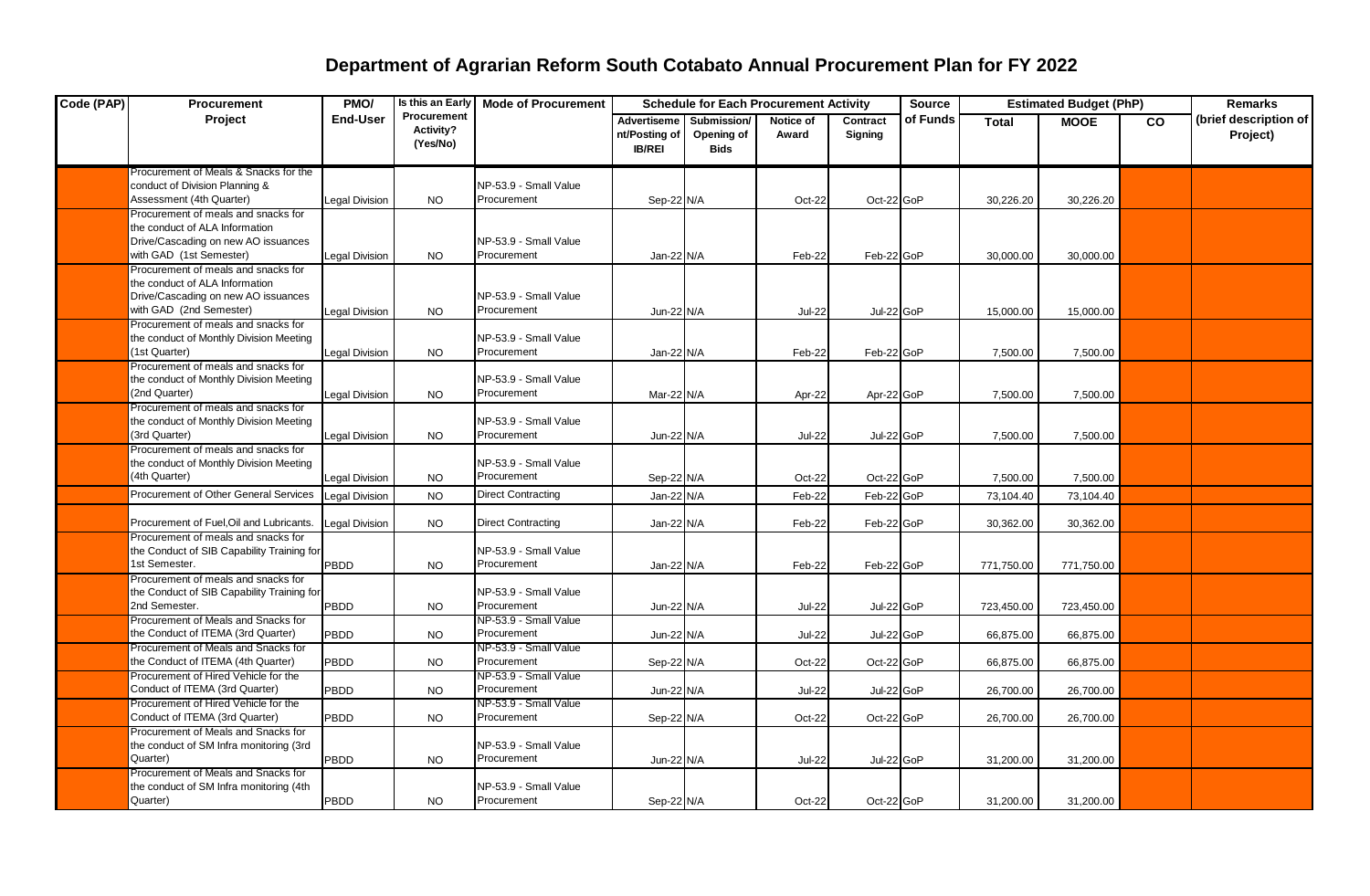| Code (PAP) | <b>Procurement</b>                                                                                                                                                                              | Is this an Early<br><b>Estimated Budget (PhP)</b><br>PMO/<br><b>Mode of Procurement</b><br>Source<br><b>Schedule for Each Procurement Activity</b> |                                      |                                      | <b>Remarks</b>                                |                                          |                    |                     |          |              |             |    |                                   |
|------------|-------------------------------------------------------------------------------------------------------------------------------------------------------------------------------------------------|----------------------------------------------------------------------------------------------------------------------------------------------------|--------------------------------------|--------------------------------------|-----------------------------------------------|------------------------------------------|--------------------|---------------------|----------|--------------|-------------|----|-----------------------------------|
|            | Project                                                                                                                                                                                         | <b>End-User</b>                                                                                                                                    | Procurement<br>Activity?<br>(Yes/No) |                                      | Advertiseme<br>nt/Posting of<br><b>IB/REI</b> | Submission/<br>Opening of<br><b>Bids</b> | Notice of<br>Award | Contract<br>Signing | of Funds | <b>Total</b> | <b>MOOE</b> | CO | (brief description of<br>Project) |
|            | Procurement of Hired Vehicle for the<br>conduct of SM Infra monitoring (3rd<br>Quarter)                                                                                                         | <b>PBDD</b>                                                                                                                                        | <b>NO</b>                            | NP-53.9 - Small Value<br>Procurement | Jun-22 N/A                                    |                                          | <b>Jul-22</b>      | Jul-22 GoP          |          | 20,400.00    | 20,400.00   |    |                                   |
|            | Procurement of Meals and Snacks for<br>the conduct of FGD, Brgy Workshop<br>Consultation for ARC Cluster/Launched.                                                                              | <b>PBDD</b>                                                                                                                                        | <b>NO</b>                            | NP-53.9 - Small Value<br>Procurement | June, 2022                                    | N/A                                      | <b>Jul-22</b>      | Jul-22 GoP          |          | 28,350.00    | 28,350.00   |    |                                   |
|            | Procurement of Meals and Snacks for<br>the conduct of MES, Strategic<br>Development Training and Policy,<br>Susytem and Procedures Training for the<br>Formation of New ARBOs (1st<br>Semester) | <b>PBDD</b>                                                                                                                                        | <b>NO</b>                            | NP-53.9 - Small Value<br>Procurement | Jan-22 N/A                                    |                                          | Feb-22             | Feb-22 GoP          |          | 64,350.00    | 64,350.00   |    |                                   |
|            | Procurement of Meals and Snacks for<br>the conduct of MES, Strategic<br>Development Training and Policy,<br>Susytem and Procedures Training for the<br>Formation of New ARBOs (2nd<br>Semester) | <b>PBDD</b>                                                                                                                                        | <b>NO</b>                            | NP-53.9 - Small Value<br>Procurement | June, 2022                                    | N/A                                      | <b>Jul-22</b>      | Jul-22 GoP          |          | 52,650.00    | 52,650.00   |    |                                   |
|            | Procurement of Meals and Snacks for<br>the conduct of Product Development and<br>enhancement Meeting, Test Marketing<br>and Pricing and Costing of Development<br>of Products and Services      | PBDD                                                                                                                                               | <b>NO</b>                            | NP-53.9 - Small Value<br>Procurement | Mar-22 N/A                                    |                                          | Apr-22             | Apr-22 GoP          |          | 5,512.00     | 5,512.00    |    |                                   |
|            | Procurement of Meals and Snacks for<br>the conduct Loan Deliquency Seminar<br>and Financial Education for the Dev. Of<br>ARB as MF Provider. (2nd Quarter)                                      | <b>PBDD</b>                                                                                                                                        | <b>NO</b>                            | NP-53.9 - Small Value<br>Procurement | Mar-22 N/A                                    |                                          | Apr-22             | Apr-22 GoP          |          | 13,125.00    | 13,125.00   |    |                                   |
|            | Procurement of Meals and Snacks for<br>the conduct Loan Deliquency Seminar<br>and Financial Education for the Dev. Of<br>ARB as MF Provider. (3rd Quarter)                                      | PBDD                                                                                                                                               | <b>NO</b>                            | NP-53.9 - Small Value<br>Procurement | Jun-22 N/A                                    |                                          | <b>Jul-22</b>      | Jul-22 GoP          |          | 13,125.00    | 13,125.00   |    |                                   |
|            | Meals and Snacks for Orientation on<br>AVA Contract - PBD Lawyering                                                                                                                             | <b>PBDD</b>                                                                                                                                        | <b>NO</b>                            | NP-53.9 - Small Value<br>Procurement | Jun-22 N/A                                    |                                          | <b>Jul-22</b>      | Jul-22 GoP          |          | 9,450.00     | 9,450.00    |    |                                   |
|            | Meals and Snacks on APCP and other<br>credit and MF (1st semester)                                                                                                                              | <b>PBDD</b>                                                                                                                                        | <b>NO</b>                            | NP-53.9 - Small Value<br>Procurement | Mar-22 N/A                                    |                                          | Apr-22             | Apr-22 GoP          |          | 25,425.00    | 25,425.00   |    |                                   |
|            | Meals and Snacks on APCP and other<br>credit and MF (2nd Semester)                                                                                                                              | <b>PBDD</b>                                                                                                                                        | <b>NO</b>                            | NP-53.9 - Small Value<br>Procurement | Jun-22 N/A                                    |                                          | <b>Jul-22</b>      | Jul-22 GoP          |          | 76,275.00    | 76,275.00   |    |                                   |
|            | Meals and Snacks LinksFARMM                                                                                                                                                                     | PBDD                                                                                                                                               | <b>NO</b>                            | NP-53.9 - Small Value<br>Procurement | Mar-22 N/A                                    |                                          | Apr-22             | Apr-22 GoP          |          | 146,250.00   | 146,250.00  |    |                                   |
|            | Meals and Snacks LinksFARMM                                                                                                                                                                     | PBDD                                                                                                                                               | <b>NO</b>                            | NP-53.9 - Small Value<br>Procurement | Jun-22 N/A                                    |                                          | <b>Jul-22</b>      | Jul-22 GoP          |          | 146,250.00   | 146,250.00  |    |                                   |
|            | Meals and Snacks VLFED                                                                                                                                                                          | PBDD                                                                                                                                               | <b>NO</b>                            | NP-53.9 - Small Value<br>Procurement | Mar-22 N/A                                    |                                          | Apr-22             | Apr-22 GoP          |          | 140,400.00   | 140,400.00  |    |                                   |
|            | Meals and Snacks VLFED                                                                                                                                                                          | PBDD                                                                                                                                               | <b>NO</b>                            | NP-53.9 - Small Value<br>Procurement | Jun-22 N/A                                    |                                          | <b>Jul-22</b>      | Jul-22 GoP          |          | 140,400.00   | 140,400.00  |    |                                   |